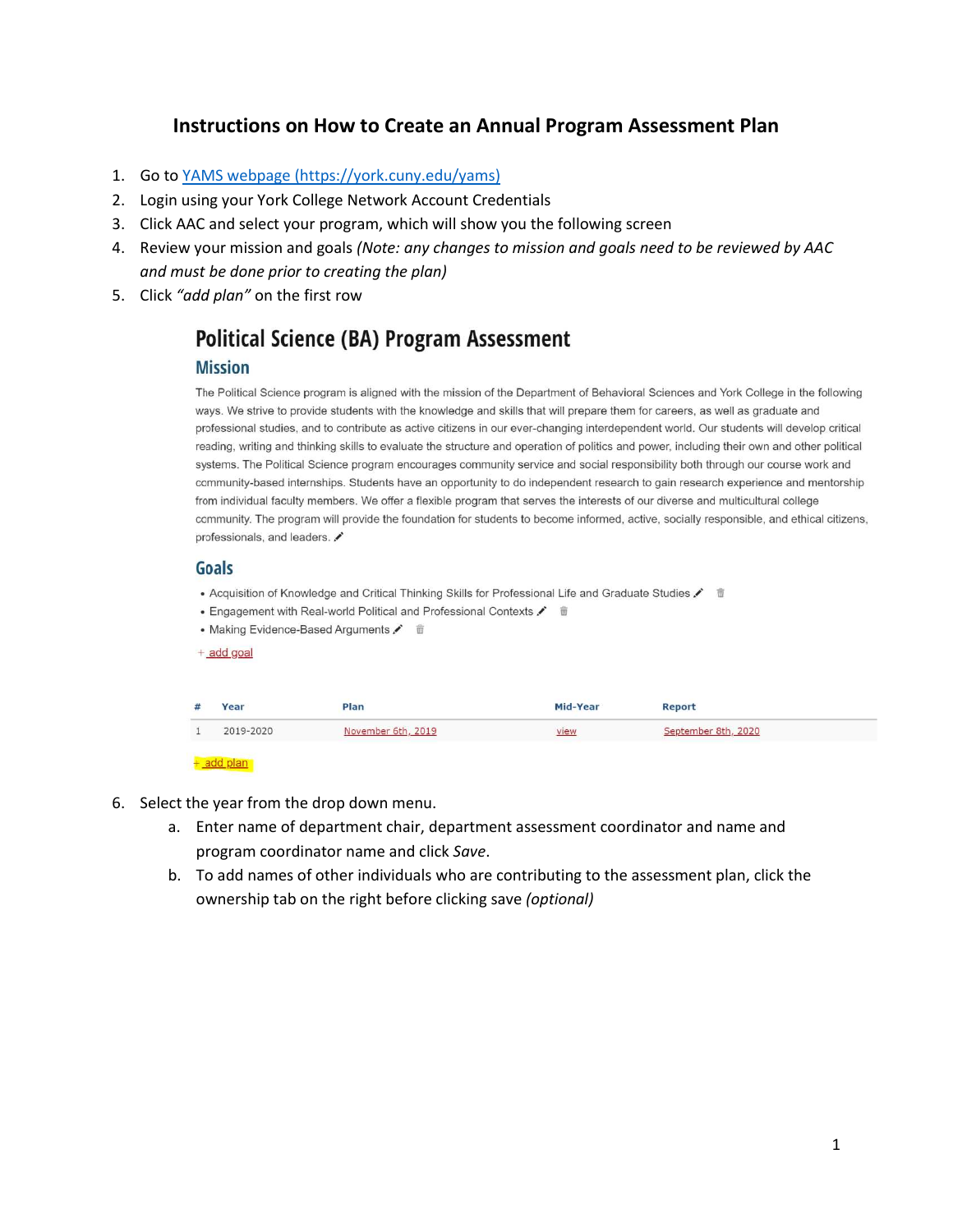|  |  | <b>Add Program Assessment Plan</b> |  |  |  |  |  |  |  |  |
|--|--|------------------------------------|--|--|--|--|--|--|--|--|
|  |  |                                    |  |  |  |  |  |  |  |  |
|  |  |                                    |  |  |  |  |  |  |  |  |

| Program Assessment Plan                  |
|------------------------------------------|
| Ownership<br>Default<br>Dates            |
|                                          |
| <b>Assessment Year .</b>                 |
| 2020-2021                                |
| <b>Department Chair</b>                  |
|                                          |
| <b>Department Assessment Coordinator</b> |
|                                          |
| Program Coordinator                      |
|                                          |
|                                          |
|                                          |
|                                          |
| Save<br>Cancel                           |

7. Click on the Year (e.g. 2020-2021) of the newly created Plan to begin entering the information

# **Political Science (BA) Program Assessment**

# **Mission**

The Political Science program is aligned with the mission of the Department of Behavioral Sciences and York College in the follo ways. We strive to provide students with the knowledge and skills that will prepare them for careers, as well as graduate and professional studies, and to contribute as active citizens in our ever-changing interdependent world. Our students will develop cri reading, writing and thinking skills to evaluate the structure and operation of politics and power, including their own and other poli systems. The Political Science program encourages community service and social responsibility both through our course work ar community-based internships. Students have an opportunity to do independent research to gain research experience and mento from individual faculty members. We offer a flexible program that serves the interests of our diverse and multicultural college community. The program will provide the foundation for students to become informed, active, socially responsible, and ethical citi professionals, and leaders.

### Goals

- Acquisition of Knowledge and Critical Thinking Skills for Professional Life and Graduate Studies
- Engagement with Real-world Political and Professional Contexts /  $\hat{m}$
- Making Evidence-Based Arguments /  $\vec{w}$

 $+$  add goal

| #      | Year      | left                | Mid-Year       | <b>Report</b> |
|--------|-----------|---------------------|----------------|---------------|
| $\sim$ | 2020-2021 | Sentember 14th 2020 | + add mid-year | add report    |

 $\times$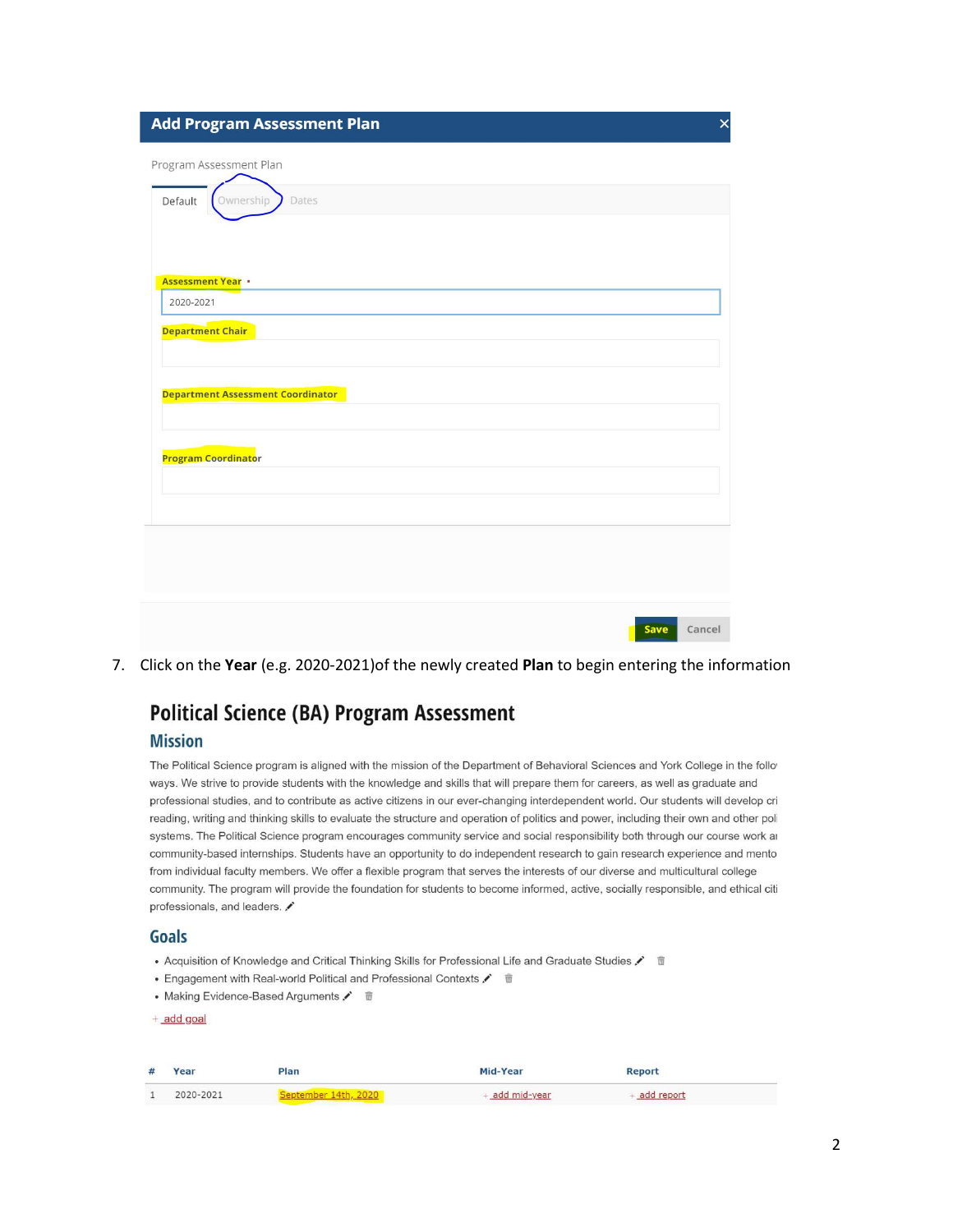### 8. Click *+* a*dd expected outcome*

School: Arts and Sciences Department: Behavioral Sciences Program: Political Science (BA) Department Chair: nnaeem1 Department Assessment Coordinator: nnaeem1 Program Coordinator: nnaeem1 Completed by: nnaeem1 **Other Contributors:** Date Completed:September 14th, 2020

 $E$ dit **Program Mission** 

The Political Science program is aligned with the mission of the Department of Behavioral Sciences and York College in the following ways. We strive to provide students with the knowledge and skills that will prepare them for careers, as well as graduate and professional studies, and to contribute as active citizens in our ever-changing interdependent world. Our students will develop critical reading, writing and thinking skills to evaluate the structure and operation of politics and power, including their own and other political systems. The Political Science program encourages community service and social responsibility both through our course work and community-based internships. Students have an opportunity to do independent research to gain research experience and mentorship from individual faculty members. We offer a flexible program that serves the interests of our diverse and multicultural college community. The program will provide the foundation for students to become informed, active, socially responsible, and ethical citizens, professionals, and leaders.

#### **Assessment Plan**

Please create/choose two program-level student learning outcomes.

 $\pmb{\times}$ 

+add expected outcome

9. Complete the assessment plan form. Select the program goal from drop down and complete the remaining fields

| Identify the assessment activities for the current year.                                                                                                                                                                                                                          |
|-----------------------------------------------------------------------------------------------------------------------------------------------------------------------------------------------------------------------------------------------------------------------------------|
|                                                                                                                                                                                                                                                                                   |
| Program Goals .<br>What goal you will assess this year?                                                                                                                                                                                                                           |
| Acquisition of Knowledge and Critical Thinking Skills for Professional Life and Graduate Studies                                                                                                                                                                                  |
| <b>Program Student Learning Outcomes +</b><br>What specific measurable outcome you will assess this year to measure the above stated goal? Align/map the selected unit goal to: Divisional, Strategic, PMP                                                                        |
| Alignment with York's Institutional Learning Outcomes (ILOs) -                                                                                                                                                                                                                    |
| N/A                                                                                                                                                                                                                                                                               |
| Alignment with MSCHE Standard III Competencies .                                                                                                                                                                                                                                  |
| Oral Communication                                                                                                                                                                                                                                                                |
| <b>Activity •</b><br>What steps will you take to achieve the program student learning outcome?                                                                                                                                                                                    |
| From which course(s), section(s) will you collect student artifacts?<br>Please enter Course-Section eg. ENG101-AB per line                                                                                                                                                        |
| Measure .<br>What tools will be used to evaluate each outcome? (e.g., exams, capstone project, presentations, rubrics, etc.)                                                                                                                                                      |
|                                                                                                                                                                                                                                                                                   |
| Measure Type .<br>Direct measures provide evidence as per the actual student performance (exams, quizzes, etc.) whereas, indirect measures provide evidence based on perceptions and opinions about student performance (surveys, focus groups,<br>Direct<br>c Indirect<br>O Both |
| Target .<br>What level of achievement/criteria/rate defines success for this outcome?                                                                                                                                                                                             |
|                                                                                                                                                                                                                                                                                   |
|                                                                                                                                                                                                                                                                                   |
| Save Cancel                                                                                                                                                                                                                                                                       |